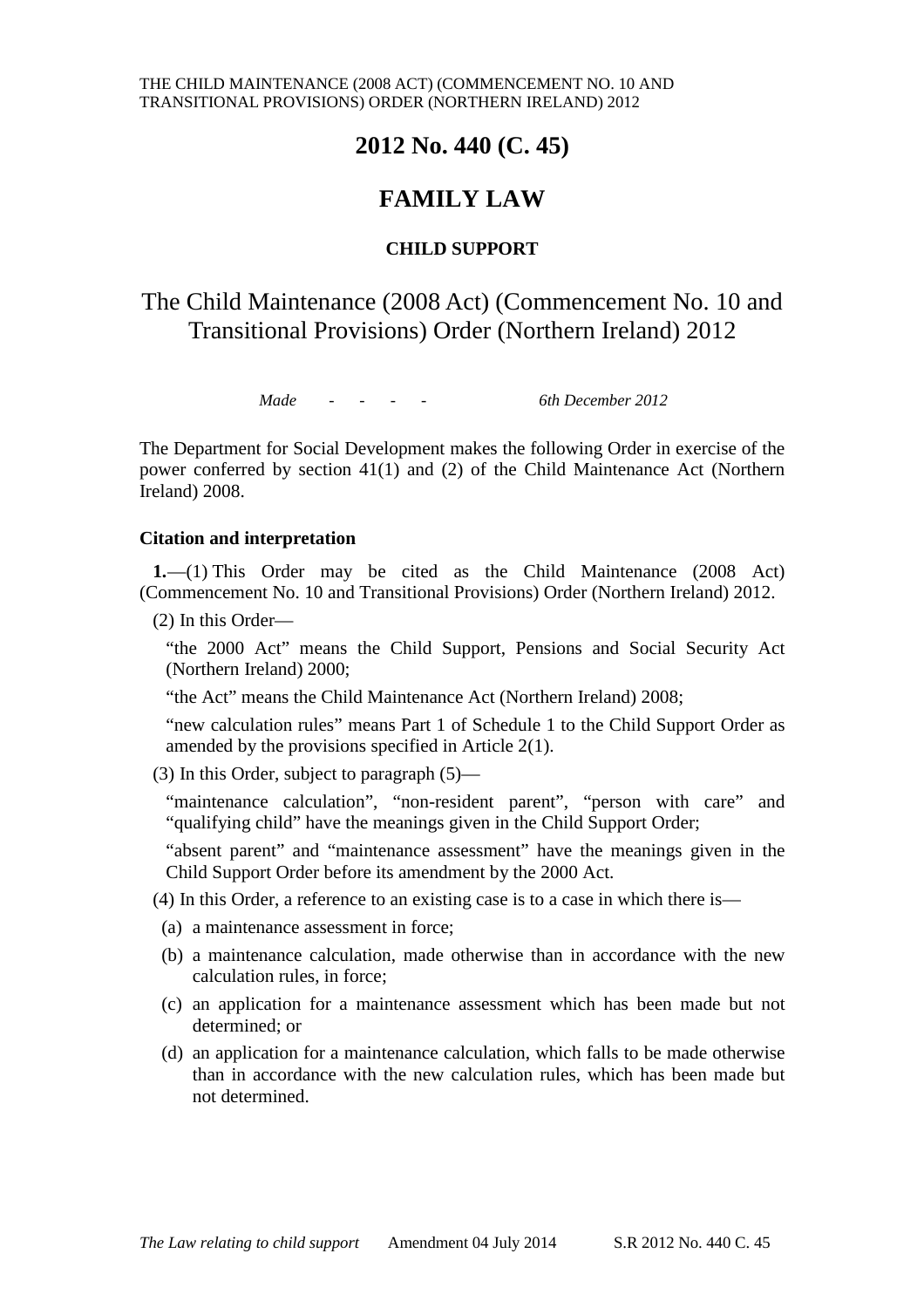- (5) In this Order—
- (a) a reference to a non-resident parent includes reference to a person who is—
	- (i) alleged to be the non-resident parent for the purposes of an application for child support maintenance under the Child Support Order, or
	- (ii) treated as the non-resident parent for the purposes of that Order; and
- (b) a reference to an absent parent includes reference to a person who is—
	- (i) alleged to be the absent parent for the purposes of an application for child support maintenance under the Child Support Order, or
	- (ii) treated as the absent parent for the purposes of that Order.

### **Appointed day**

**2.**—(1) The day appointed for the coming into operation of the following provisions of the Act, for the purposes of those types of cases falling within Article 3—

- (a) sections 9 and 10 (power to regulate supersession and determination of applications for a variation)
- (b) in Schedule 1 (changes to the calculation of maintenance) paragraphs 2, 3 and 5 to 10, and section 8 and paragraph 1 of Schedule 1 so far as relating to those paragraphs;
- (c) in paragraph 1 of Schedule 4 (minor and consequential amendments) subparagraphs (4) and (25), and section  $38(1)$  and paragraph 1(1) of Schedule 4 so far as relating to those sub-paragraphs;
- (d) in Schedule 5 (repeals) the repeals relating to—
	- (i) Schedule 1 to the Child Support (Northern Ireland) Order 1991, and
	- (ii) the Civil Partnership Act 2004,

and section 39 so far as it relates to those repeals,

in so far as not already in operation, is 10th December 2012.

- (2) The day appointed for the coming into operation of—
- (a) sections 23 and 24 (power to accept part payment of arrears in full and final satisfaction and to write off arrears); and
- (b) section 26 (meaning of "child"),

of the Act, in so far as not already in operation, is 10th December 2012.

### **Cases to which the new calculation rules apply**

**3.**—(1) The types of cases falling within this Article, for the purposes of Article 2(1), are those cases satisfying  $\blacktriangleright$ <sup>1</sup> paragraph (2). ◄

(2) A case satisfies this paragraph where—

- (a) an application under Article 7 of the Child Support Order (child support maintenance) is made to the Department on or after 10th December 2012;
- (b) that application is made in respect of at least four qualifying children with the same person with care and the same non-resident parent; and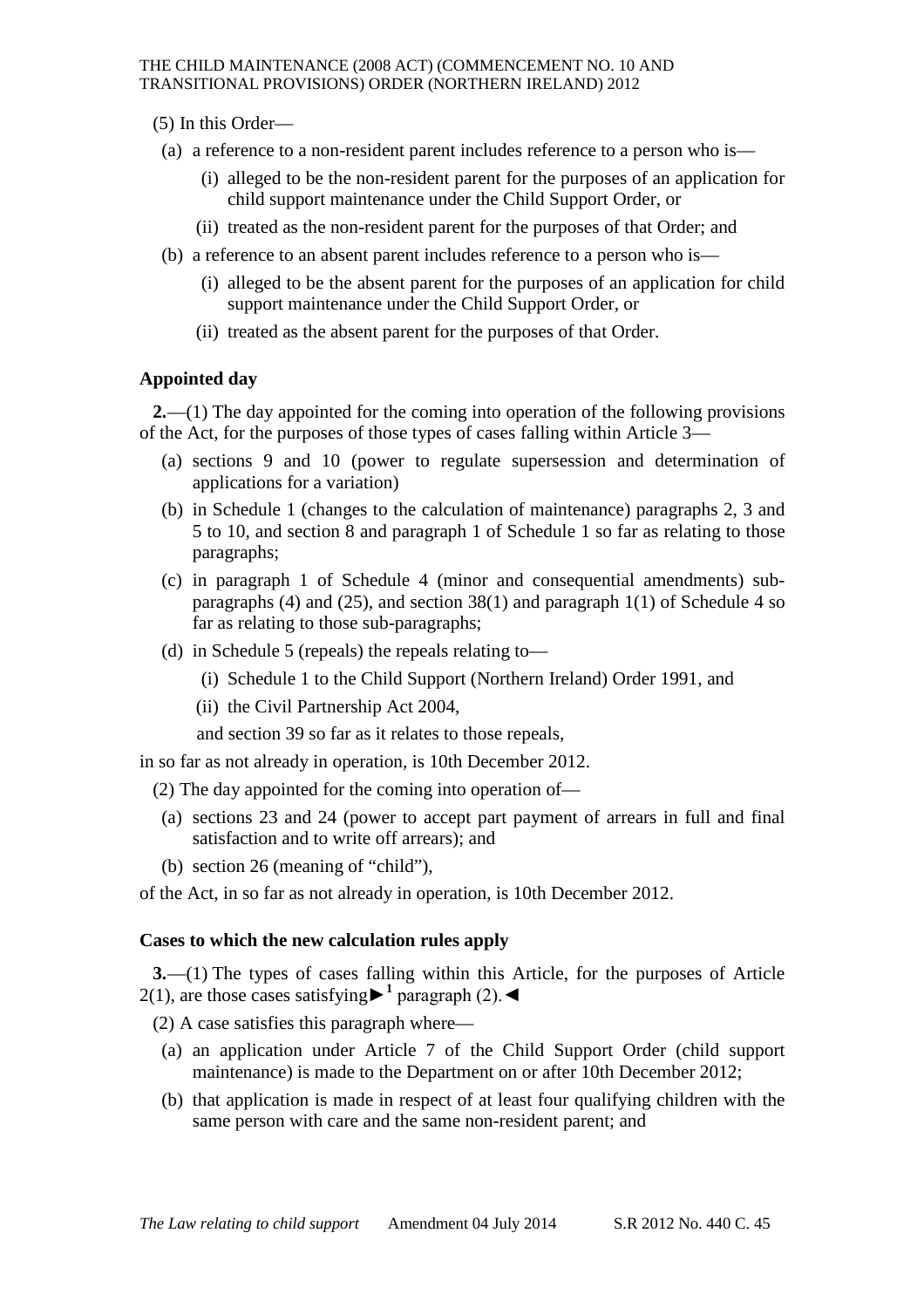(c) subject to paragraph (5), there is no existing case which has both the same person with care and the same non-resident parent referred to in sub-paragraph (b).

**►<sup>2</sup>** ◄

(5) Where—

- (a) the applicant in relation to an existing case makes a request to the Department under Article 7(5) of the Child Support Order to cease acting; and
- (b) a further application is made under Article 7 of that Order in relation to the same qualifying child, person with care and non-resident parent on or after 10th December 2012, but before the expiry of 13 weeks from the date of cessation of action by the Department,

the case is to be treated as an existing case (and so is not a case that satisfies paragraph (2)).

(6) For the purposes of paragraphs  $(2)(a)$  and  $(5)(b)$ , the date an application is made is—

(a) where made by telephone, the date it is made, and

(b) where made by post, the date of receipt by the Department.

**►<sup>3</sup>**◄

(8) For the purposes of paragraph (5)(b), the date of cessation of action by the Department is—

- (a) where there is a maintenance assessment or maintenance calculation in force, the date on which the liability under that assessment or calculation ends as a result of the request to cease acting;
- (b) where there is an application still to be determined, the date notified to the person with care as the date on which the Department has ceased acting.

# ►**<sup>4</sup>**◄

## $\blacktriangleright$ <sup>5</sup> $\blacktriangleleft$

Sealed with the Official Seal of the Department for Social Development on 6th December 2012

(L.S.)

*Anne McCleary* A senior officer of the Department for Social Development

### **EXPLANATORY NOTE**

*(This note is not part of the Order)*

Article 2 of this Order brings into operation the following provisions of the Child Maintenance Act (Northern Ireland) 2008—

for the purpose of applying new rules for calculating child support maintenance in the types of case falling within Article 3—

sections 9 and 10;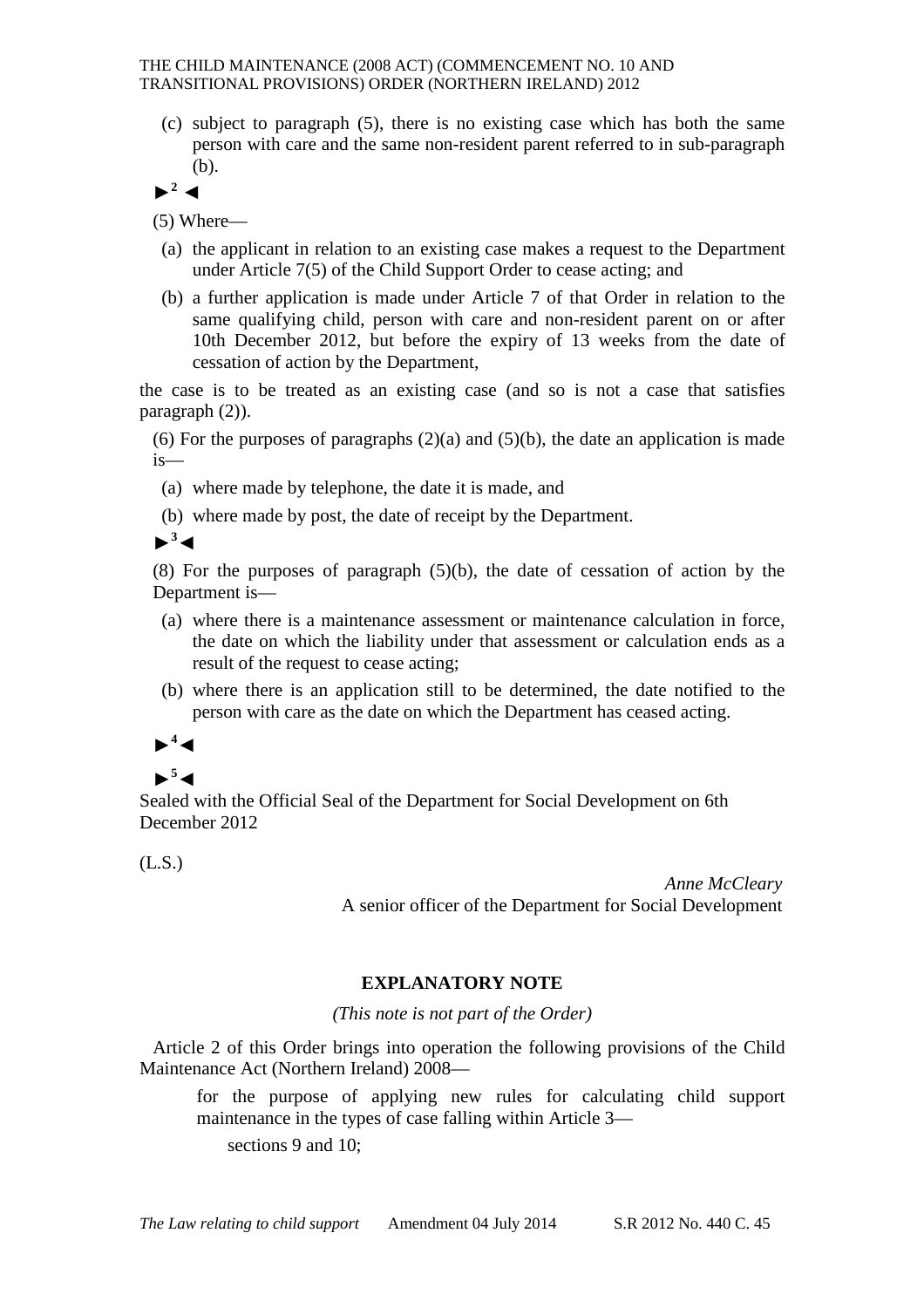### THE CHILD MAINTENANCE (2008 ACT) (COMMENCEMENT NO. 10 AND TRANSITIONAL PROVISIONS) ORDER (NORTHERN IRELAND) 2012

paragraphs 2, 3 and 5 to 10 of Schedule 1, and section 8 and paragraph 1 of Schedule 1 so far as relating to those paragraphs;

minor amendments in Schedule 4, and section 38(1) and paragraph 1(1) of Schedule 4 so far as relating to those amendments; and

consequential repeals in Schedule 5, and section 39 so far as relating to those repeals; and

sections 23, 24 and 26,

in so far as not already in operation, on 10th December 2012.

Article 4 makes transitional provision so that the new calculation rules only apply to an existing case from the date the calculation made in response to the new application takes effect.

Article 5 makes transitional provision to allow a non-resident parent's gross weekly income to be calculated on the basis of his current income if HMRC is for any reason unable to provide historic income information in relation to the non-resident parent.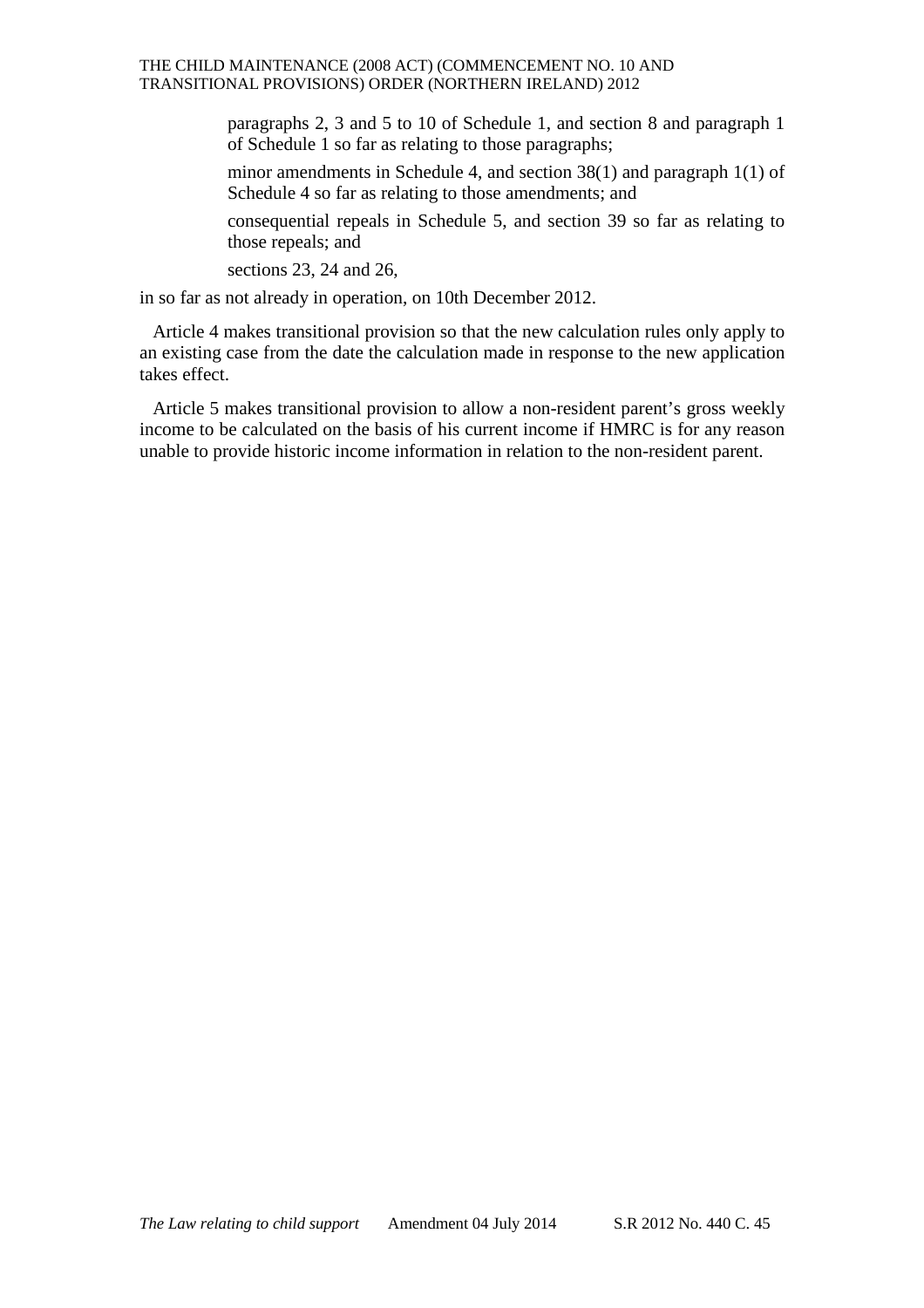### **NOTE AS TO EARLIER COMMENCEMENT ORDERS**

*(This note is not part of the Order)*

The following provisions of the Child Maintenance Act (Northern Ireland) 2008 have been brought into operation by earlier commencement orders as from the dates shown.

| Provision                         | Date of Commencement | S.R. No.                |
|-----------------------------------|----------------------|-------------------------|
| Sections 1 to 6                   | 5th December 2008    | 2008 No. 489 (C.<br>29) |
| Section 7 (partially)             | 14th July 2008       | 2008 No. 291 (C.<br>15) |
|                                   | 27th October 2008    | 2008 No. 399 (C.<br>22) |
| Section 9 (partially)             | 3rd December 2012    | 2012 No. 423 (C.<br>43) |
| Section 12 (partially)            | 29th September 2008  | 2008 No. 399 (C.<br>22) |
|                                   | 27th October 2008    | 2008 No. 399 (C.<br>22) |
| Sections 14 and 15<br>(partially) | 1st June 2009        | 2009 No. 216 (C.<br>13) |
|                                   | 3rd August 2009      | 2009 No. 216 (C.<br>13) |
| Section 16                        | 20th December 2010   | 2010 No. 416 (C.<br>24) |
| Section 22 (partially)            | 26th November 2009   | 2009 No. 380 (C.<br>28) |
|                                   | 25th January 2010    | 2009 No. 380 (C.<br>28) |
| Sections 23, 24 and 26            |                      |                         |
| (partially)                       | 3rd December 2012    | 2012 No. 423 (C.<br>43) |
| Section 27 (partially)            | 29th September 2008  | 2008 No. 399 (C.<br>22) |
|                                   | 27th October 2008    | 2008 No. 399 (C.<br>22) |
| Section 28                        | 3rd December 2012    | 2012 No. 423 (C.<br>43) |
| Section 29                        | 26th November 2009   | 2009 No. 380 (C.<br>28) |
| Section 32                        | 3rd December 2012    | 2012 No. 423 (C.<br>43) |
| Section 33                        | 5th August 2008      | 2008 No. 331 (C.<br>17) |
| Section 34                        | 1st November 2008    | 2008 No. 419 (C.<br>24) |
| Section 35                        | 14th July 2008       | 2008 No. 291 (C.        |

*The Law relating to child support* Amendment 04 July 2014 S.R 2012 No. 440 C. 45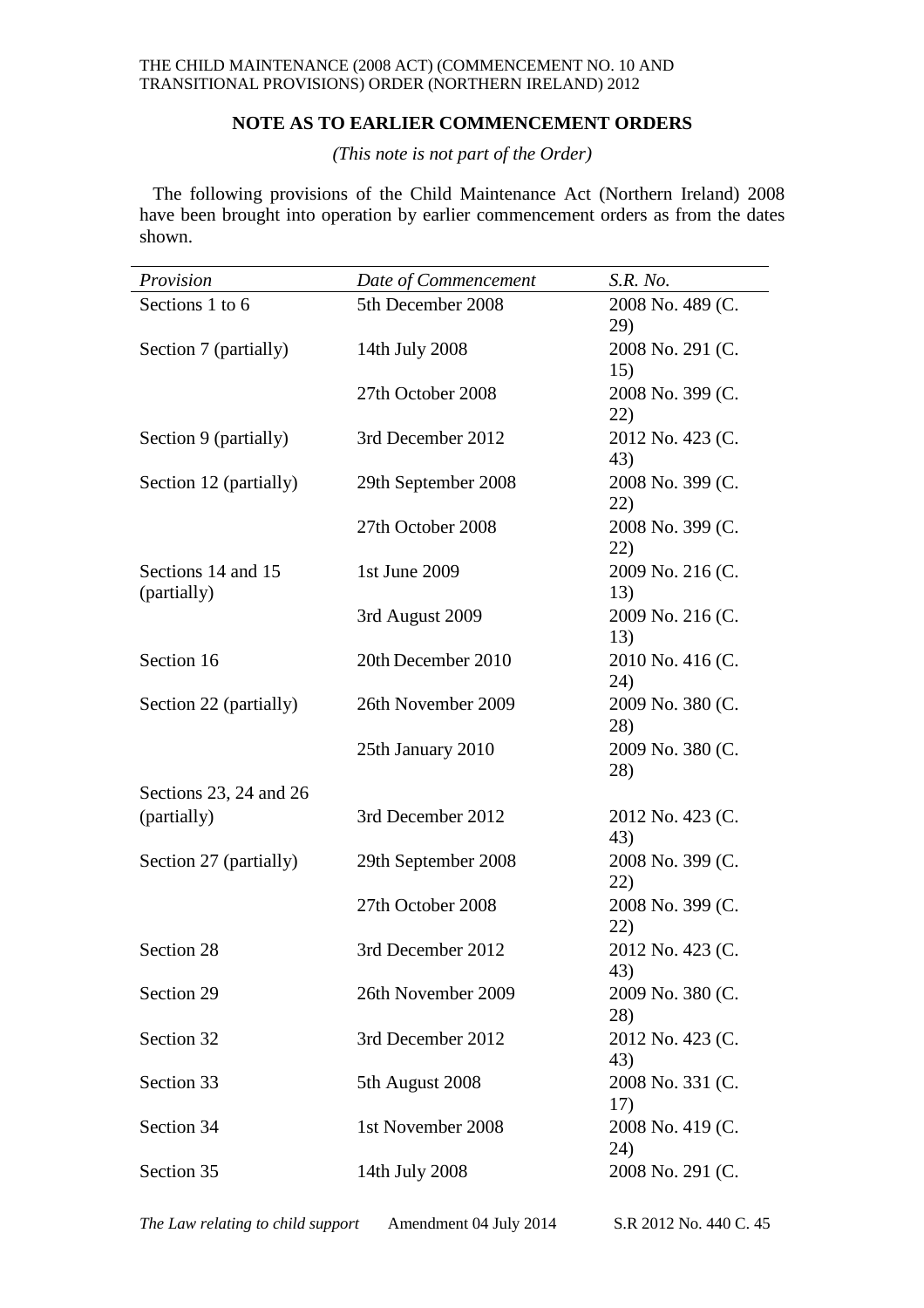### THE CHILD MAINTENANCE (2008 ACT) (COMMENCEMENT NO. 10 AND TRANSITIONAL PROVISIONS) ORDER (NORTHERN IRELAND) 2012

| Provision              | Date of Commencement                 | S.R. No.                       |
|------------------------|--------------------------------------|--------------------------------|
| Section 37 (partially) | 9th July 2008                        | 15)<br>2008 No. 291 (C.<br>15) |
| Section 38 (partially) | 9th July 2008                        | 2008 No. 291 (C.<br>15)        |
|                        | 27th October 2008                    | 2008 No. 399 (C.<br>22)        |
|                        | 1st November 2008                    | 2008 No. 419 (C.<br>24)        |
|                        | 1st June 2009 and 3rd August<br>2009 | 2009 No. 216 (C.<br>13)        |
|                        | 3rd December 2012                    | 2012 No. 423 (C.<br>43)        |
| Section 39 (partially) | 27th October 2008                    | 2008 No. 399 (C.<br>22)        |
|                        | 1st November 2008                    | 2008 No. 419 (C.<br>24)        |
|                        | 1st June 2009                        | 2009 No. 216 (C.<br>13)        |
|                        | 3rd December 2012                    | 2012 No. 423 (C.<br>43)        |
| Section 40 (partially) | 9th July 2008                        | 2008 No. 291 (C.<br>15)        |
| Schedule 1 (partially) | 3rd December 2012                    | 2012 No. 423 (C.<br>43)        |
| Schedule 3             | 1st November 2008                    | 2008 No. 419 (C.<br>24)        |
| Schedule 4 (partially) | 14th July 2008                       | 2008 No. 291 (C.<br>15)        |
|                        | 27th October 2008                    | 2008 No. 399 (C.<br>22)        |
|                        | 1st November 2008                    | 2008 No. 419 (C.<br>24)        |
|                        | 1st June 2009 and 3rd August<br>2009 | 2009 No. 216 (C.<br>13)        |
|                        | 3rd December 2012                    | 2012 No. 423 (C.<br>43)        |
| Schedule 5 (partially) | 14th July 2008                       | 2008 No. 291 (C.<br>15)        |
|                        | 5th August 2008                      | 2008 No. 331 (C.<br>17)        |
|                        | 27th October 2008                    | 2008 No. 399 (C.<br>22)        |
|                        | 1st November 2008                    | 2008 No. 419 (C.<br>24)        |
|                        | 1st June 2009                        | 2009 No. 216 (C.<br>13)        |